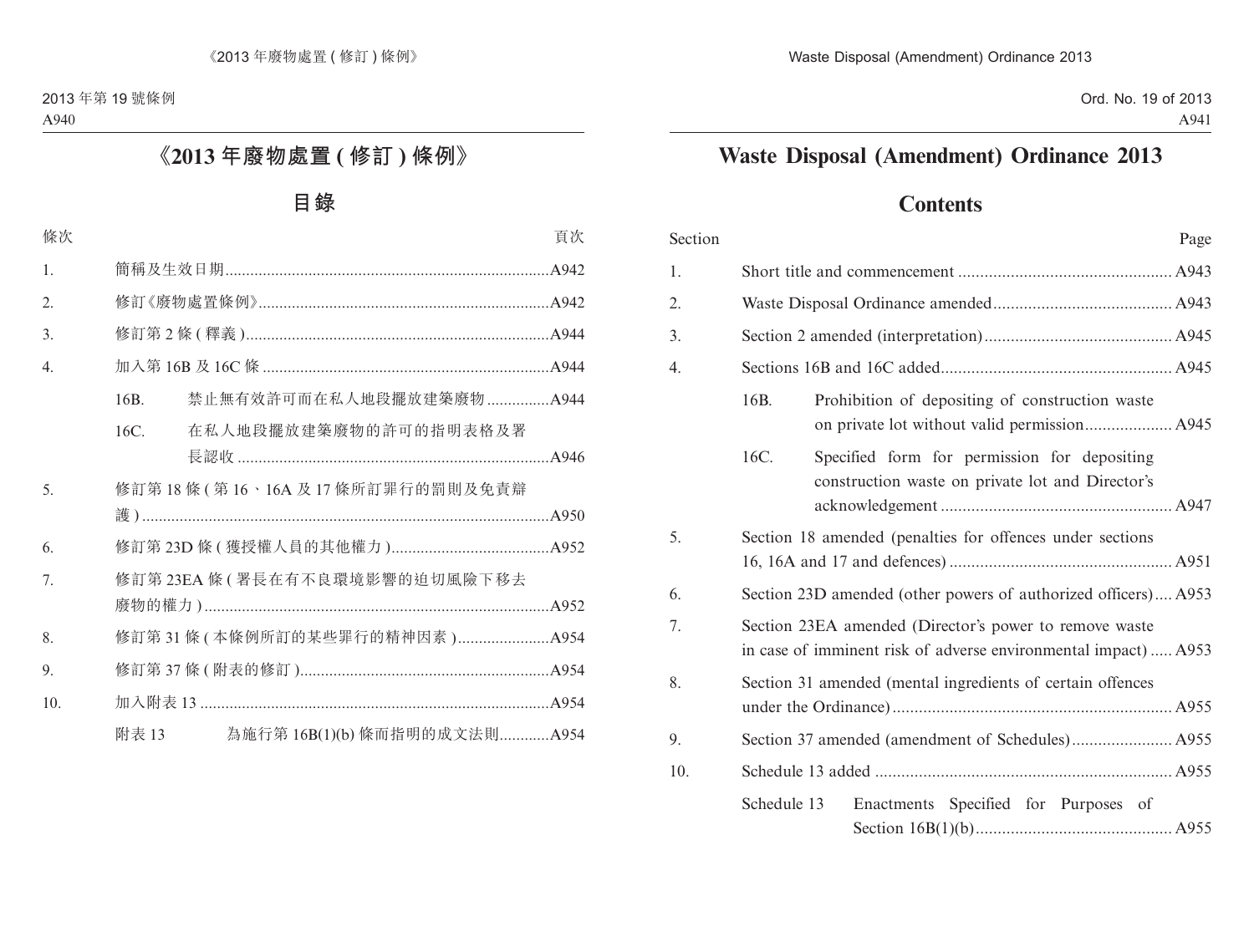Section 1

Ord. No. 19 of 2013 A943

### **HONG KONG SPECIAL ADMINISTRATIVE REGION**

#### ORDINANCE NO. 19 OF 2013



C. Y. LEUNG Chief Executive 24 December 2013

An Ordinance to amend the Waste Disposal Ordinance to provide for enhanced control of the depositing of construction waste on private land; and to make consequential amendments.

 $[$   $]$ 

Enacted by the Legislative Council.

#### **1. Short title and commencement**

- (1) This Ordinance may be cited as the Waste Disposal (Amendment) Ordinance 2013.
- (2) This Ordinance comes into operation on a day to be appointed by the Secretary for the Environment by notice published in the Gazette.

#### **2. Waste Disposal Ordinance amended**

The Waste Disposal Ordinance (Cap. 354) is amended as set out in sections 3 to 10.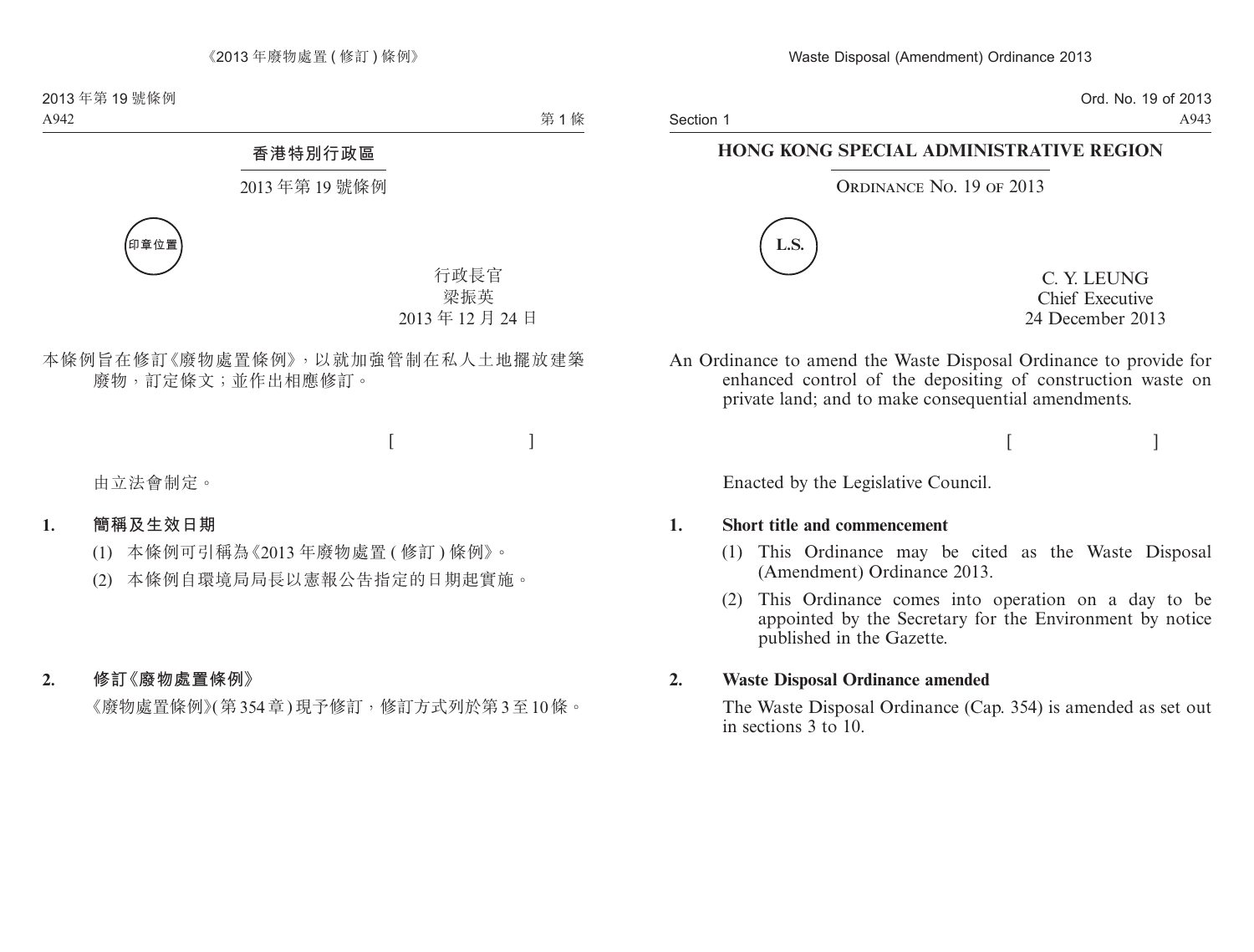### **3. Section 2 amended (interpretation)**

Section 2(1)—

#### **Add in alphabetical order**

"*private lot* (私人地段) means a piece or parcel of ground held under a Government lease and identified by a lot number as defined by regulation 2 of the Land Registration Regulations (Cap. 128 sub. leg. A);".

### **4. Sections 16B and 16C added**

After section 16A—

**Add**

#### "**16B. Prohibition of depositing of construction waste on private lot without valid permission**

- (1) This section applies in relation to the depositing of construction waste on a private lot except when—
	- (a) the total area on which construction waste has been deposited within the lot, regardless of who deposited the waste, does not exceed  $20 \text{ m}^2$ ; or
	- (b) the depositing forms part of any building works carried out on the lot that commenced in accordance with an enactment specified in Schedule 13.
- (2) In calculating the total area for subsection  $(1)(a)$ , waste containing both construction waste and other waste is regarded as consisting entirely of construction waste.
- (3) Subject to subsection (5), a person who deposits, or causes to be deposited, construction waste on a private lot without the valid permission of the sole owner or all of the owners of the lot commits an offence.
- (4) For subsection (3), the permission is valid only if—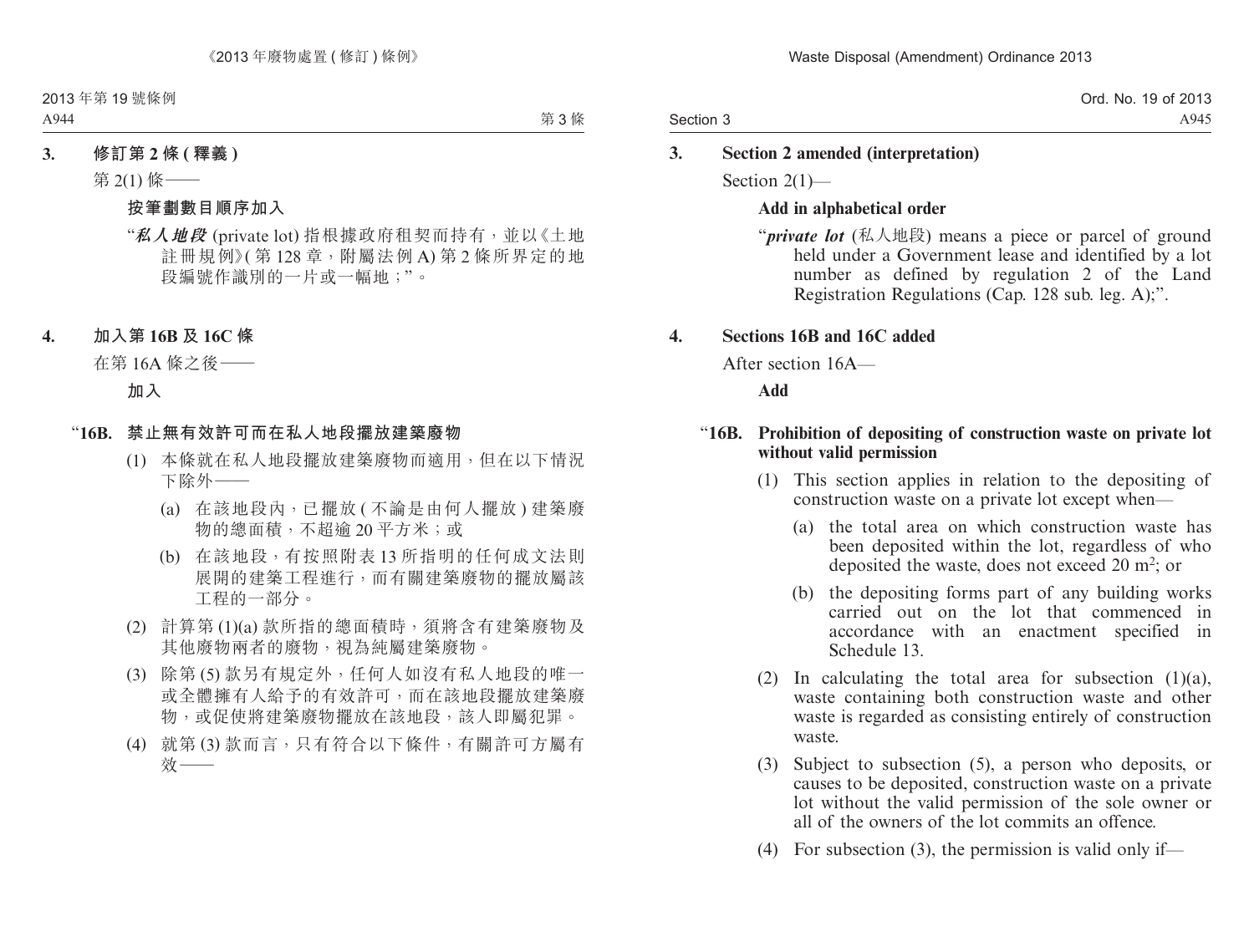Waste Disposal (Amendment) Ordinance 2013

Section 4 Ord. No. 19 of 2013 A947

- (a) it is given in a form specified by the Director under section 16C(2)(a); and
- (b) the form giving the permission bears an acknowledgement affixed by the Director in accordance with section 16C(3).
- (5) For a private lot owned by a sole owner, the reference to "a person" in subsection (3) does not include the owner.
- (6) Section 16A(2), (3), (4), (5) and (6) applies in relation to an offence under subsection (3) in the same way as it applies in relation to an offence under section  $16A(1)$ . For this purpose, the reference to "subsection" (1)" in section  $16A(2)$  and (3) is taken to be a reference to subsection (3).

#### **16C. Specified form for permission for depositing construction waste on private lot and Director's acknowledgement**

- (1) In this section—
- *acknowledged form* (經認收表格), in relation to a depositing activity, means a specified form—
	- (a) in which the permission for the depositing activity is given; and
	- (b) on which an acknowledgement is affixed in accordance with subsection (3);
- *depositing activity* (擺放活動) means the depositing of construction waste on a private lot;
- *owners* (擁有人), in subsection  $(3)(b)(i)$  and  $(ii)$ , includes a sole owner;
- *permission* (許可), in relation to a depositing activity, means the permission of the sole owner or all of the owners of the lot on which the depositing activity is carried out;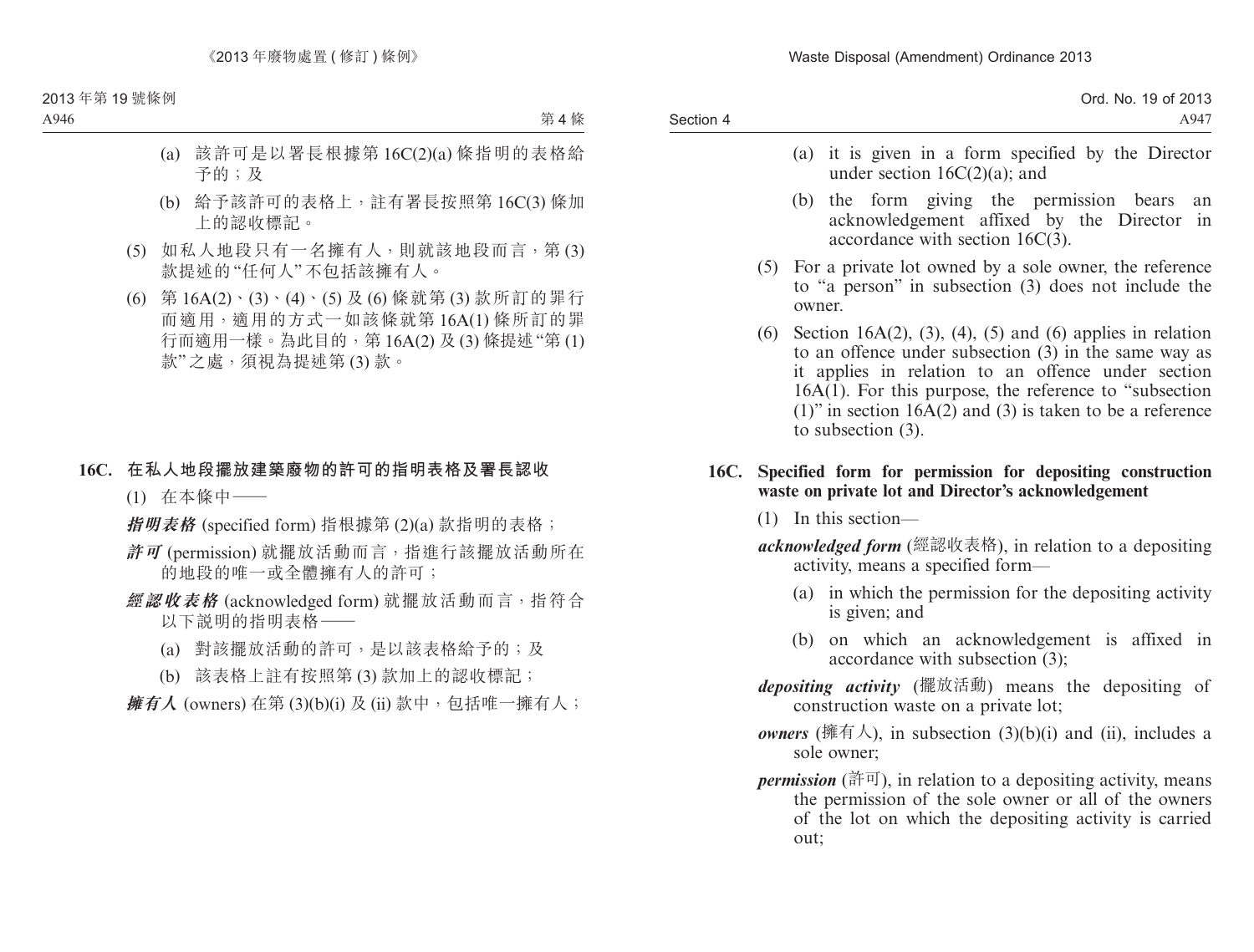*specified form* (指明表格) means a form specified under subsection  $(2)(a)$ .

- (2) The Director may—
	- (a) specify a form in which the permission for a depositing activity is to be given; and
	- (b) specify in the form any information or document that the Director requires in relation to the permission.
- (3) The Director may affix an acknowledgement on a specified form concerning a depositing activity only if—
	- (a) the form is submitted to the Director, together with the information and documents specified in it, at least 21 days before the intended date on which the depositing activity is to commence; and
	- (b) the Director is satisfied that—
		- (i) the owners identified in the form are the persons who appear from the register kept under the Land Registration Ordinance (Cap. 128) to be the owners of the lot (*owners on record* ); and
		- (ii) the form is signed by or on behalf of all owners on record.
- (4) A person who deposits construction waste on a private lot must, at all times during the depositing activity, display in a conspicuous place on the lot a copy of the acknowledged form for the depositing activity.
- (5) However, subsection (4)—
	- (a) only requires the display of the part of an acknowledged form which is specified in the form to be for display; and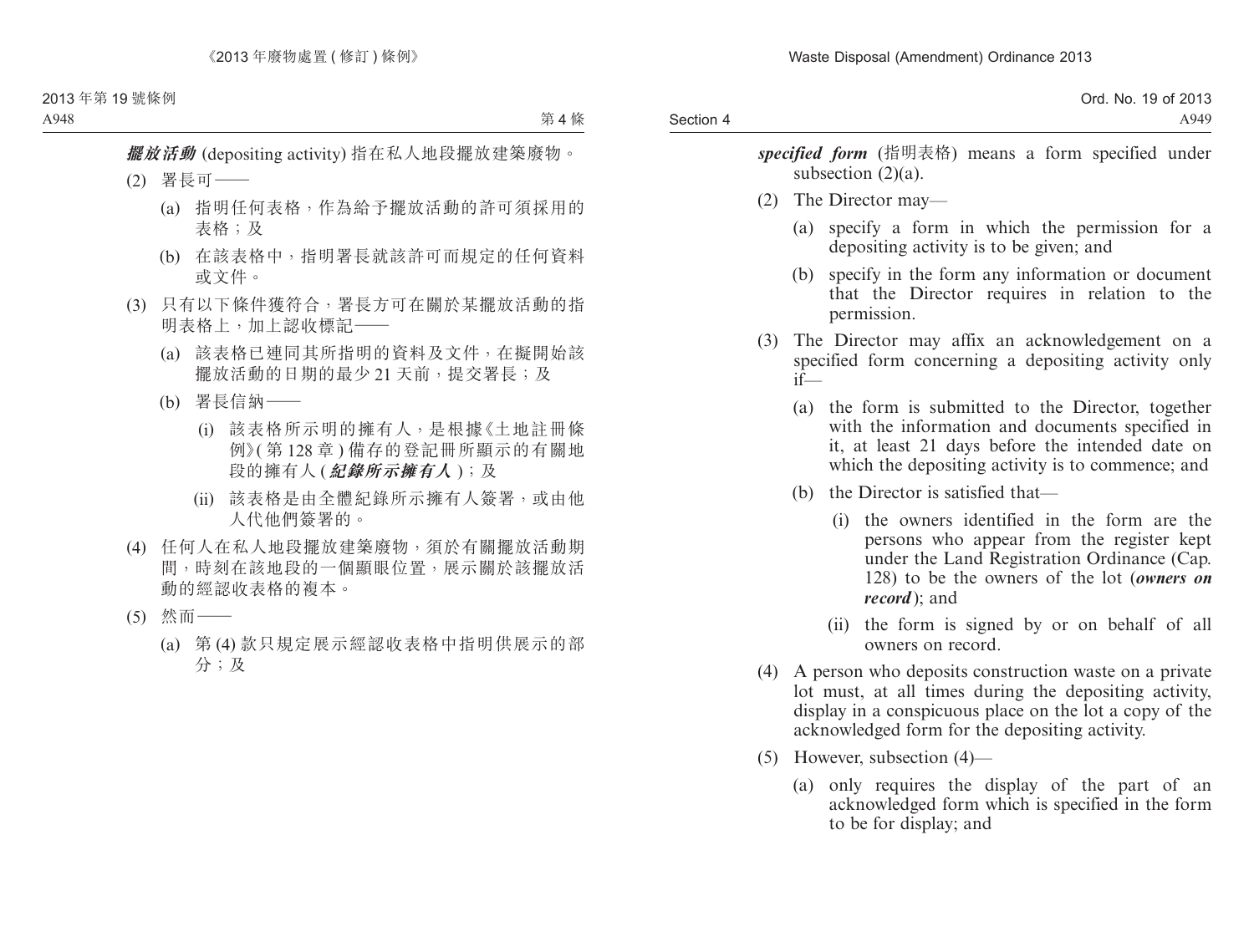Waste Disposal (Amendment) Ordinance 2013

Section 5 Ord. No. 19 of 2013 A951

- (b) does not apply if the depositing activity may be lawfully carried out without the permission given in an acknowledged form.
- (6) A person commits an offence if the person submits under subsection  $(3)(a)$  a specified form, or any information or document specified in it, which the person—
	- (a) knows to be incorrect or inaccurate in a material particular; or
	- (b) does not believe to be correct and accurate in a material particular.
- (7) A person commits an offence if the person fails to comply with subsection (4).".
- **5. Section 18 amended (penalties for offences under sections 16, 16A and 17 and defences)**
	- (1) Section 18, heading, after "**16A**"—

**Add**

"**, 16B**".

(2) Section 18, heading, before "**and 17**"—

**Add**

"**, 16C**".

(3) Section 18(1)—

### **Repeal**

"or 16A"

### **Substitute**

", 16A or 16B".

(4) After section  $18(1)$ —

**Add**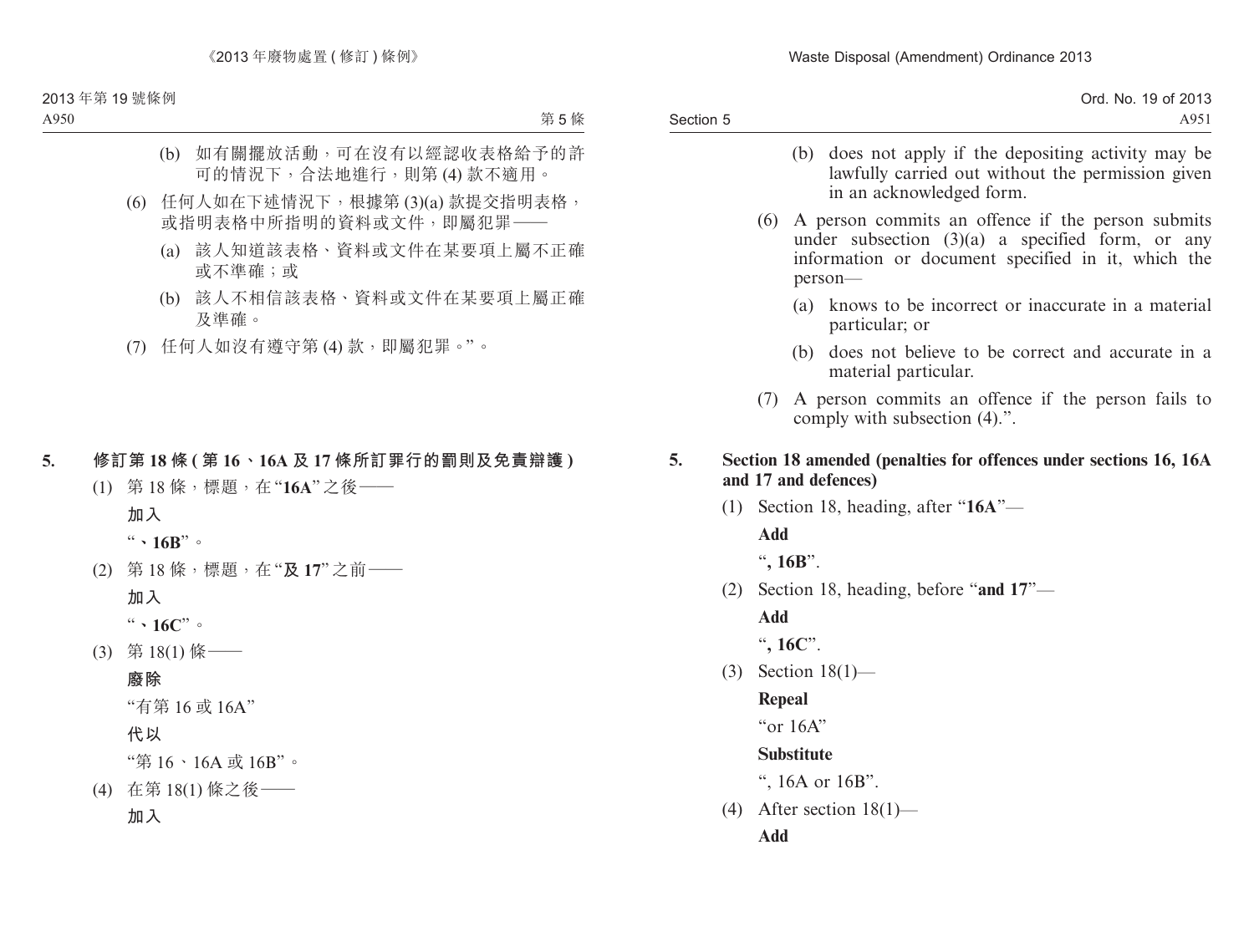|           | .001c<br><b>N<sub>IO</sub></b><br>Ord<br>$(1 \wedge$<br>2013<br>ww.<br>ີ |
|-----------|--------------------------------------------------------------------------|
| Section 6 | $\triangle$ Q52<br>▱<br>11777                                            |
|           |                                                                          |

- "(1AA) A person who commits an offence under section  $16\dot{C}(6)$  or (7) is liable to a fine at level 6.".
- (5) Section 18(2), after "16A"— **Add** ",  $16B$ ".

### **6. Section 23D amended (other powers of authorized officers)**

(1) Section  $23D(g)$ —

### **Repeal**

"and".

(2) Section 23D(h)—

### **Repeal**

"officer"

### **Substitute**

"officer; and".

(3) After section 23D(h)—

**Add**

"(i) require any person whom the officer reasonably suspects of having deposited construction waste on a private lot to produce the original or a copy of the acknowledged form within the meaning of section 16C for the depositing activity for inspection by the officer.".

### **7. Section 23EA amended (Director's power to remove waste in case of imminent risk of adverse environmental impact)**

Section 23EA(1)(a), (2) and (4)(a), after "16A"—